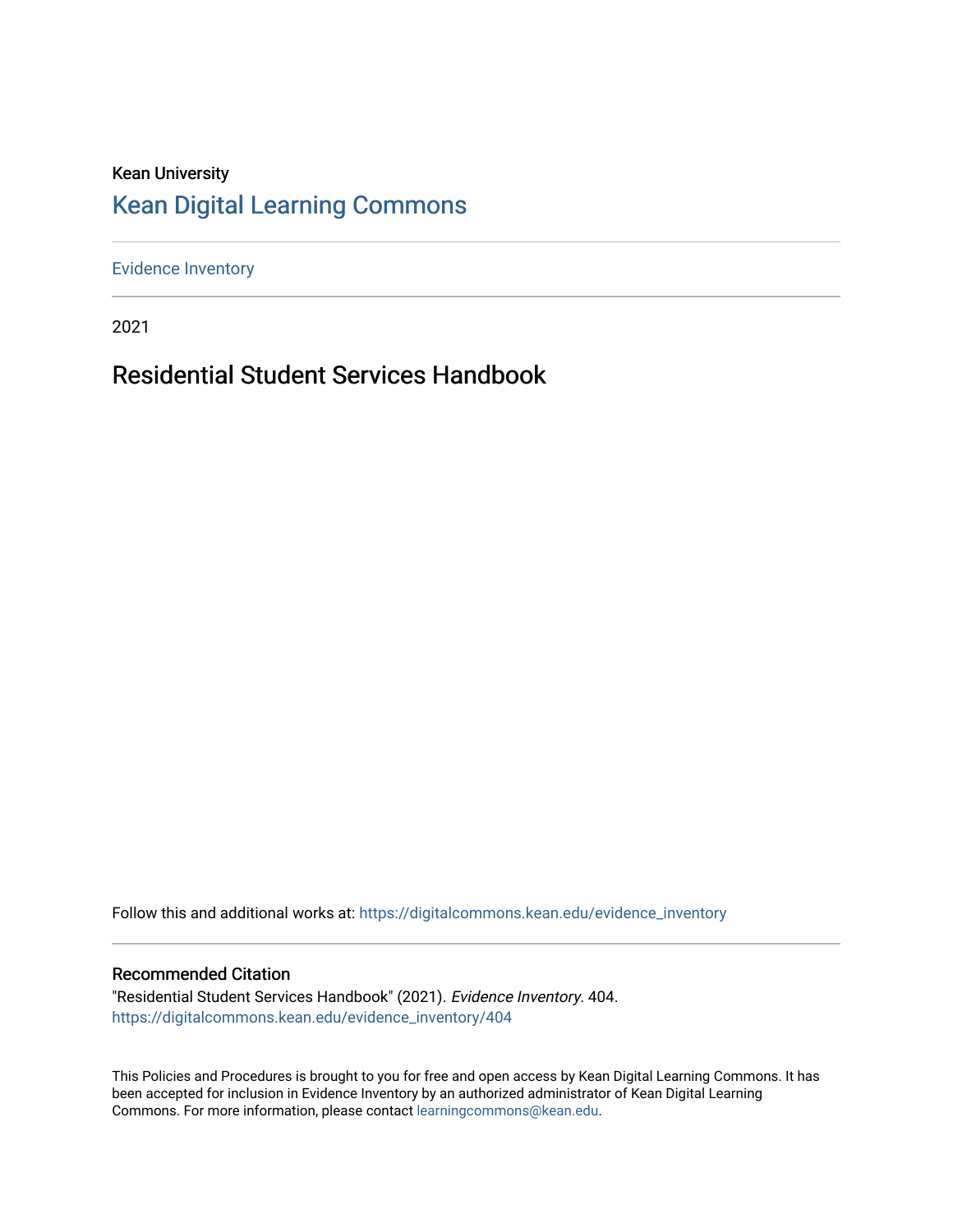### Residential Student Services Handbook

Abstract

## Residential Student Services Handbook

Keywords

Residential Student Services Handbook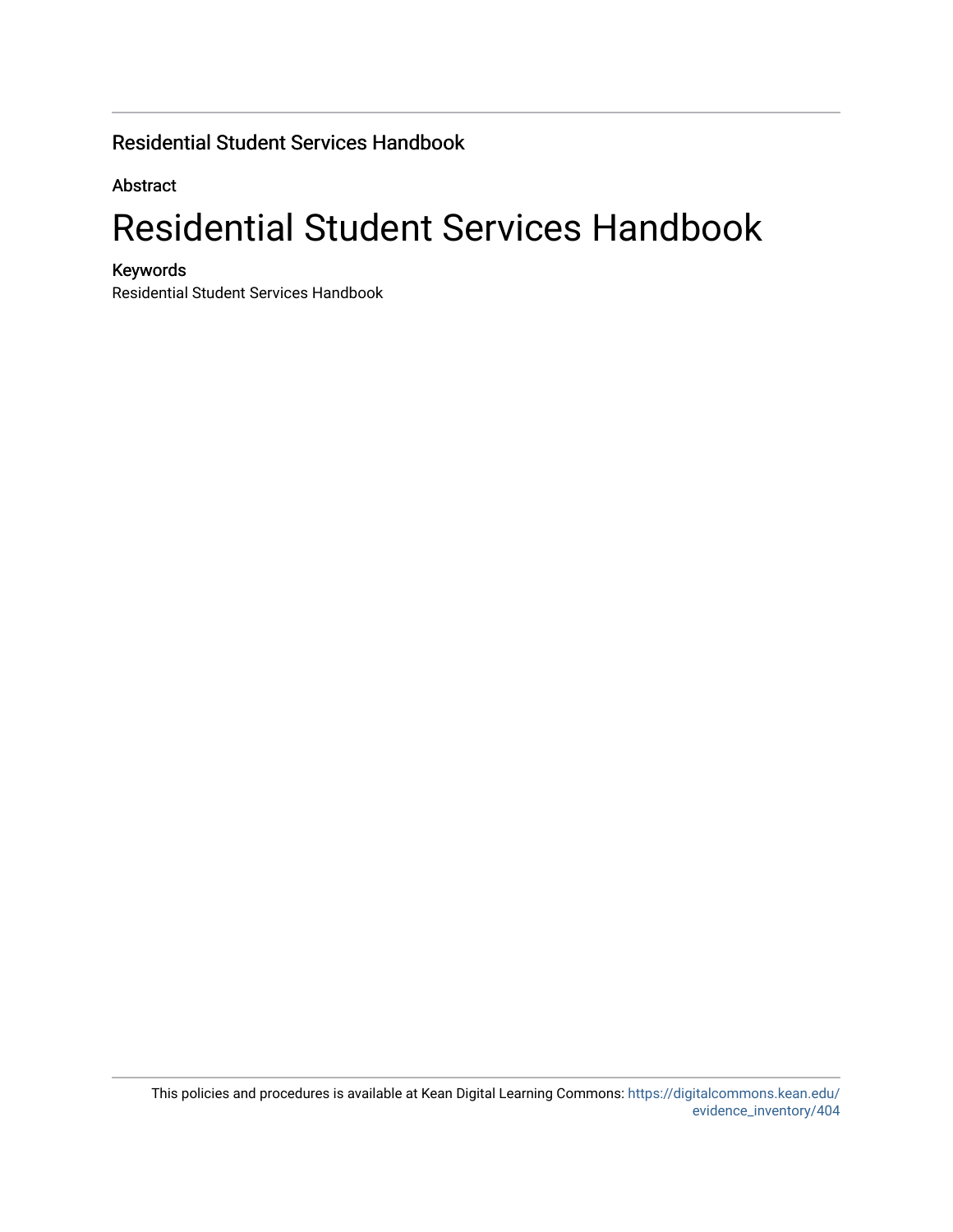# Fall 2021 Semester

Learn more about the University's health and safety [protocols](https://www.kean.edu/welcome-fall-2021-semester) to help protect the campus community from COVID-19 and reduce the spread of the virus.

[Home](https://www.kean.edu/) • [Residential](https://www.kean.edu/rss) Student Services

# Residential Student Services Handbook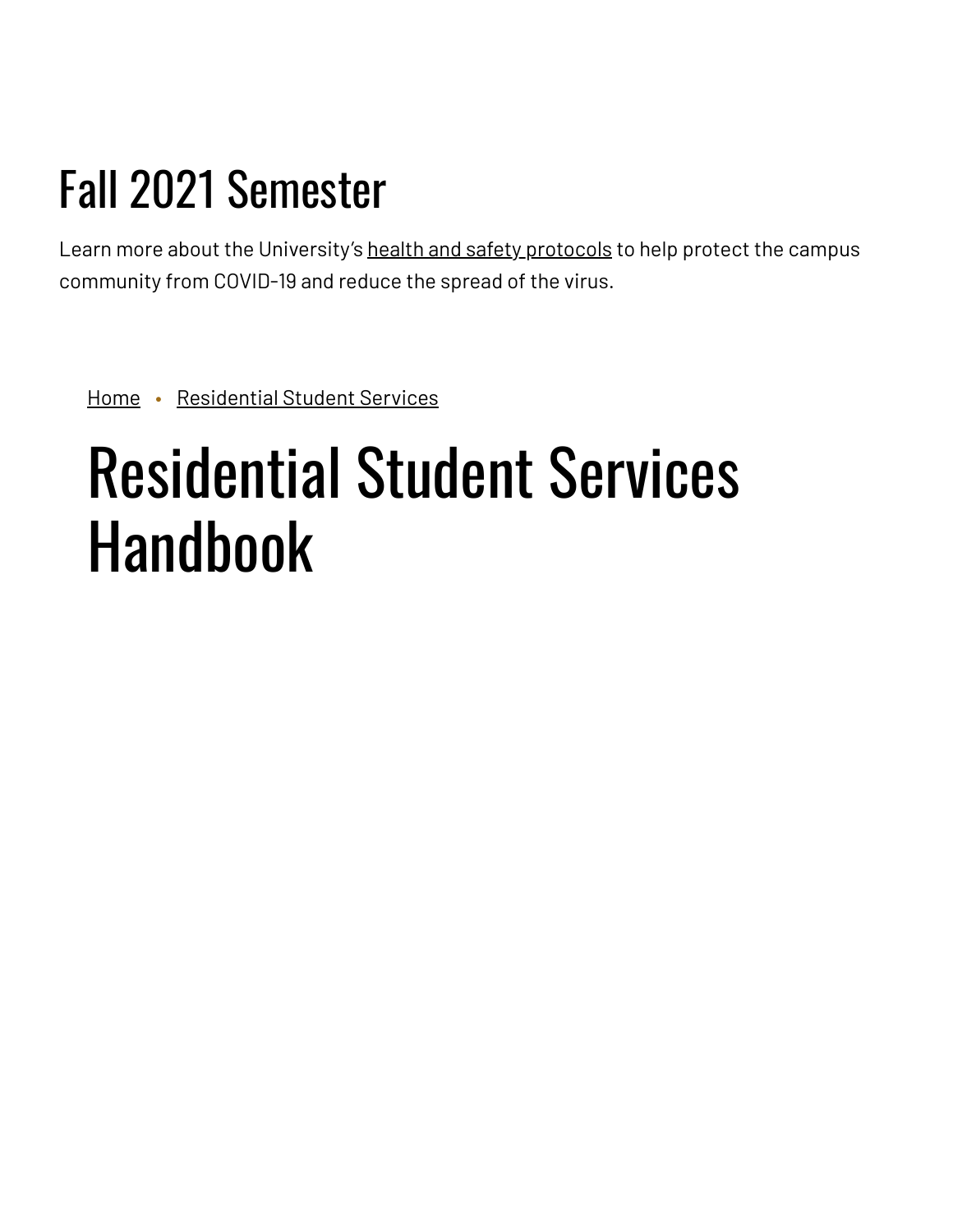

## **Resident Student Handbook**

2020-2021









**Office of Residential Student Services** 

Click on Image to view Handbook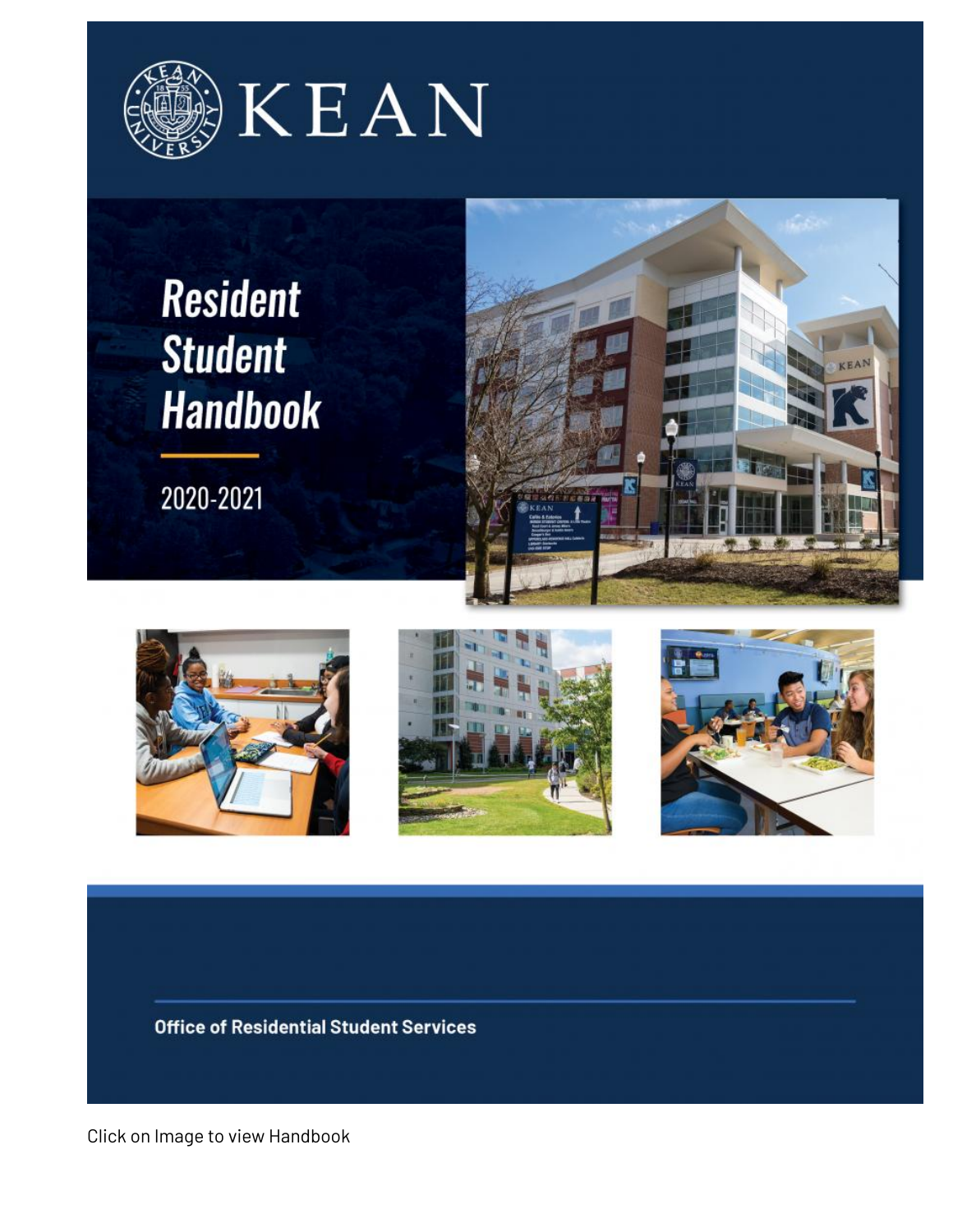### [Residential](https://www.kean.edu/rss) Student Services

| <b>Living at Kean</b>                        |
|----------------------------------------------|
| <b>Apply for Housing</b>                     |
| <b>Transfer Housing</b>                      |
| <b>Housing Brochure</b>                      |
| <b>Housing FAQ for Fall 2021</b>             |
| <b>Room Selection</b>                        |
| <b>Contact Us</b>                            |
| <b>COVID-19 Policies and Expectations</b>    |
| <b>Graduate Campus Living</b>                |
| <b>Hall Council</b>                          |
| <b>Important Dates</b>                       |
| <b>Meal Plans</b>                            |
| <b>Residence Hall Policies</b>               |
| <b>Residence Hall Safety and Security</b>    |
| <b>Residence Halls</b>                       |
| <b>Residential Student Services Handbook</b> |
| <b>RSS Newsletters</b>                       |
|                                              |

**[What's](https://www.kean.edu/rss/whats-new-rss-2021) New in RSS for 2021?**